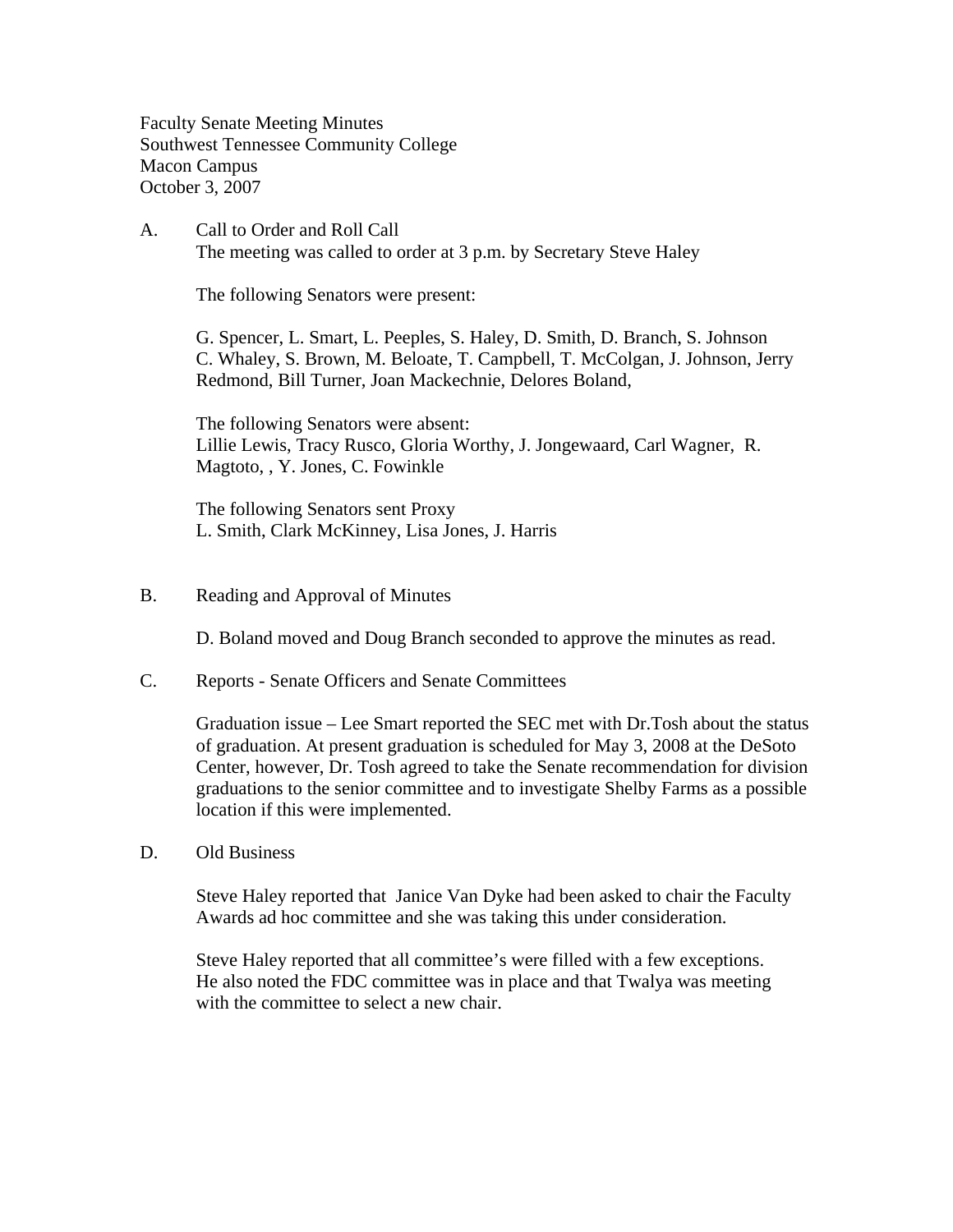E. New Business

Steve read a report from Lilliette Smith on planned workshops this month and said that since she had taken a new position with the college working on Faculty development she would give a report next months on new plans for the year.

Steve circulated for review and input per Clark's request the TBR book policy.

Doug Smith brought up parking at Macon specifically that faculty and handicapped parking was being ignored with the chaotic parking situation at Macon. Steve agreed to notify Clark.

 G. Adjournment The meeting was adjourned at 3:30

\*Senate Sharepoint Web Site: http://internal.southwest.tn.edu/fac-senate/

2007-2008 Senate President: Clark McKinney cmckinney 4574

Division Senators: Division Senators of Liberal Studies and Education - Five Seats. (Developmental Studies, Education, Fine Arts/Language and Literature, Social and Behavioral Science/Criminal Justice)

| Jane Harris (2 yrs)    | maharris    | Fine Arts/Lang Lit             | 4246 |
|------------------------|-------------|--------------------------------|------|
| Doug Branch 2yrs)      | dbranch     | Fine Arts/Lang. and Lit.       | 4483 |
| Lilliette Smith (2yrs) | ljsmith     | Social Behav. Sci./Crim. Just. | 4125 |
| Jim Jongewaard (1yr)   | jjongewaard | Education                      | 5833 |
| Stacey Johnson (1yr)   | smjohnson4  | Fine Arts/Lang. and Lit.       | 4602 |

Division Senators of Business, Career Studies and Technology - Five Seats. (Accountacy/Office Adm./Career Studies, Business Adm. and Paralegal Studies, Information Tech/Graphic Arts, Engineering Tech., Industrial and Environ. Tech.)

| Jerry Redmond (2yrs)            |               | jredmond Information Tech., Graph. Arts. | 4410 |
|---------------------------------|---------------|------------------------------------------|------|
| Gary Spencer (2yrs)             |               | gspencer Engineering Tech.               | 4404 |
| Lee Smart $(1yr)$               | <i>lsmart</i> | Accountancy/ Office Adm                  | 5076 |
| Clemetee Whaley (2 yrs) cwhaley |               | Information Tech – Prog                  | 4516 |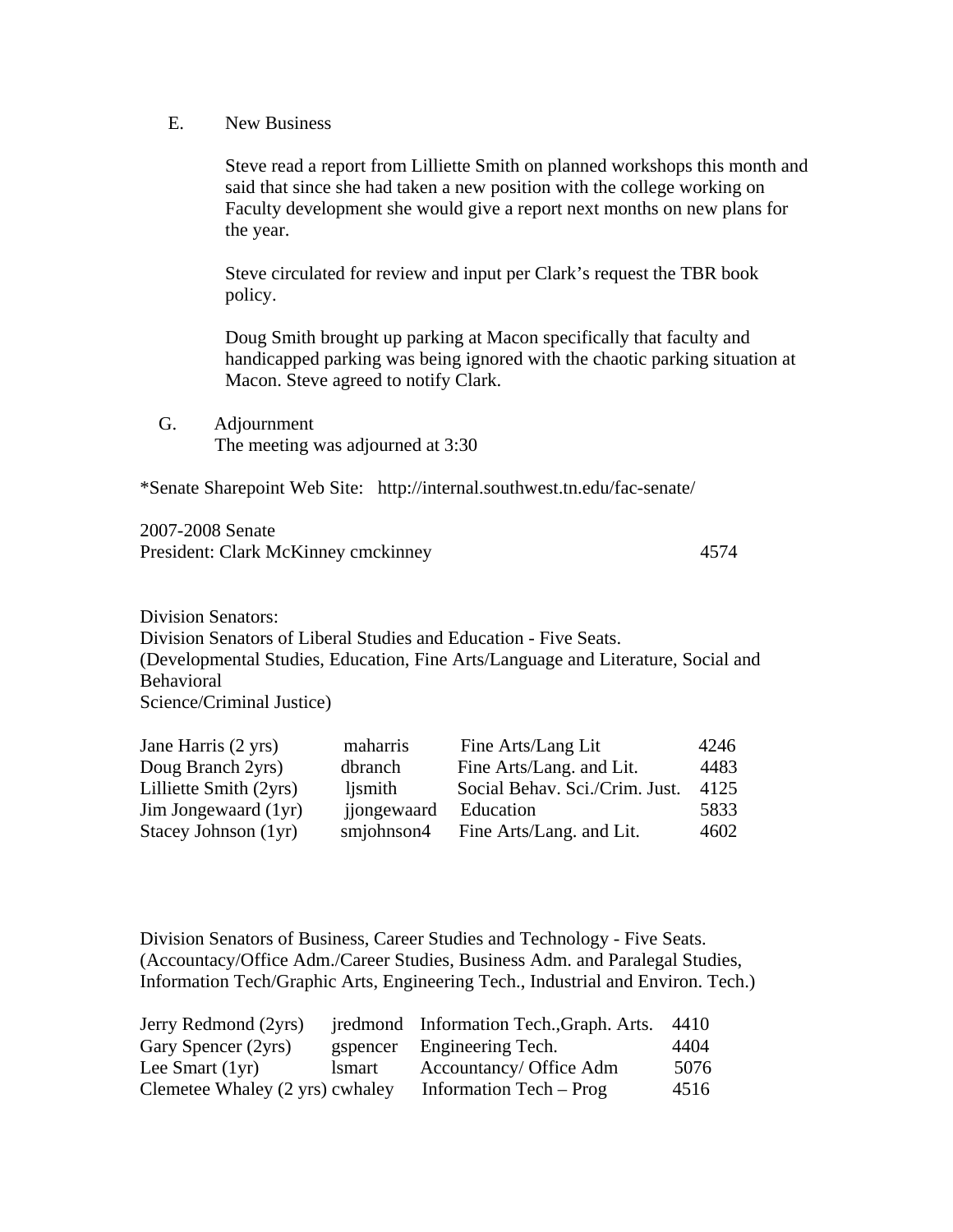Gloria Worthy (1yr) gworthy Acountancy/Office Adm 4409

Division Senators of Math, Natural Sciences, & Health Sciences - Four Seats. (Nursing, Mathematics, Natural Sciences, Allied Health)

| Bill Turner (2yrs)  | wturner | <b>Mathematics</b>      | 6023 |
|---------------------|---------|-------------------------|------|
| Doug Smith $(1yr)$  | dsmith  | <b>Natural Sciences</b> | 4128 |
| Shirley Brown (1yr) | sbrown  | <b>Nursing</b>          | 5425 |
| Tracy Rusco (2 yrs) | trusco  | <b>Natural Sciences</b> | 6094 |

Department Senators:

Division: Business, Career Studies & Tech.

Departments:

a. Business Administration/Accountancy and Paralegal Studies

b. Office Administration/Information Technologies and Hospitality Mgt.

c. Engineering Technologies

d. Industrial & Environmental Technologies

| Leslie Peeples (2yrs) lpeeples |         | Off Adm/Info Tech & Hosp. Mgt. | 4006 |
|--------------------------------|---------|--------------------------------|------|
| Lillie Lewis (2yrs)            | llewis  | Accountancy                    | 4547 |
| Lisa Jones $(2yrs)$            | lgiones | Engineering Tech.              | 4983 |
| Carl Wagner (2yrs)             | cwagner | Industrial and Environ. Tech.  | 4160 |

Division: Liberal Studies & Education

Departments:

a. Developmental Studies

b. Fine Arts, Languages, and Literature

c. Education

d. Social & Behavioral Science/ Criminal Justice

| Mickey Beloate (1yr) mbeloate |        | <b>Developmental Studies</b>      | 6017 |
|-------------------------------|--------|-----------------------------------|------|
| Steve Haley (1yr)             | shaley | Social/Behav Sci./Crim Just       | 5635 |
| Toni Campbell (1yr) tcampbell |        | Education.                        | 5353 |
| Yvonne Jones $(1yr)$ yjones   |        | Fine Arts/Language and Literature | 5215 |

Division: Math, Natural Sciences & Health Sciences Departments:

a. Mathematics

- b. Natural Sciences
- c. Nursing
- d. Allied Health

| Tamara McColgan (2yrs) tmccolga             |            | Mathematics          | 5530 |
|---------------------------------------------|------------|----------------------|------|
| Joyce Johnson $(1yr)$                       | jdjohnson7 | Natural Science 6057 |      |
| Joan Mackechnie (2 yrs) jmackechnie Nursing |            |                      | 5432 |